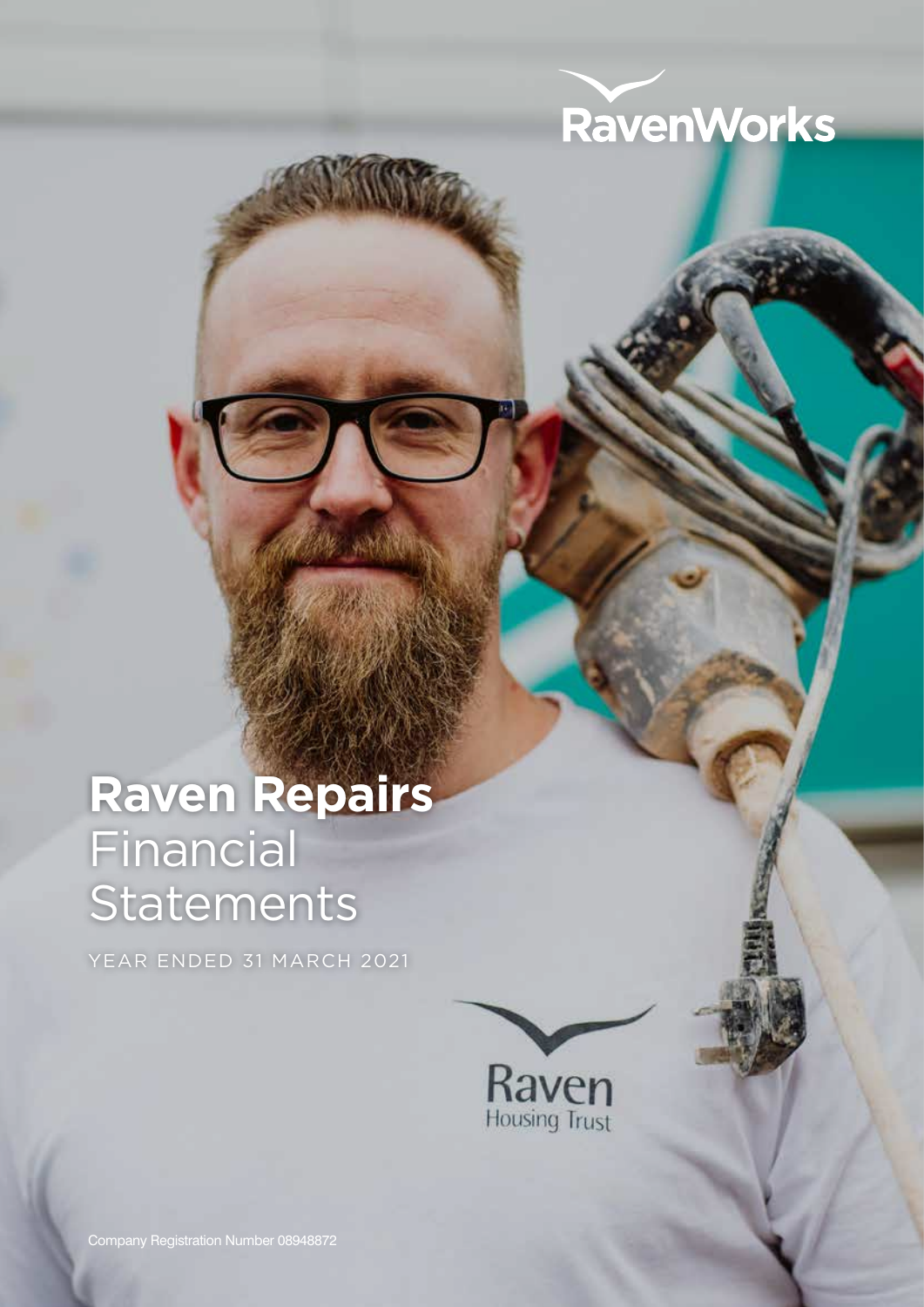

## **Contents**

Board and Company information **2 2** Directors' report **4** Statement of Directors' responsibilities **6** Independent Auditor's report **8** Statement of Income and Retained Earnings **10** Statement of Financial Position **11** Notes to the Financial Statements **13**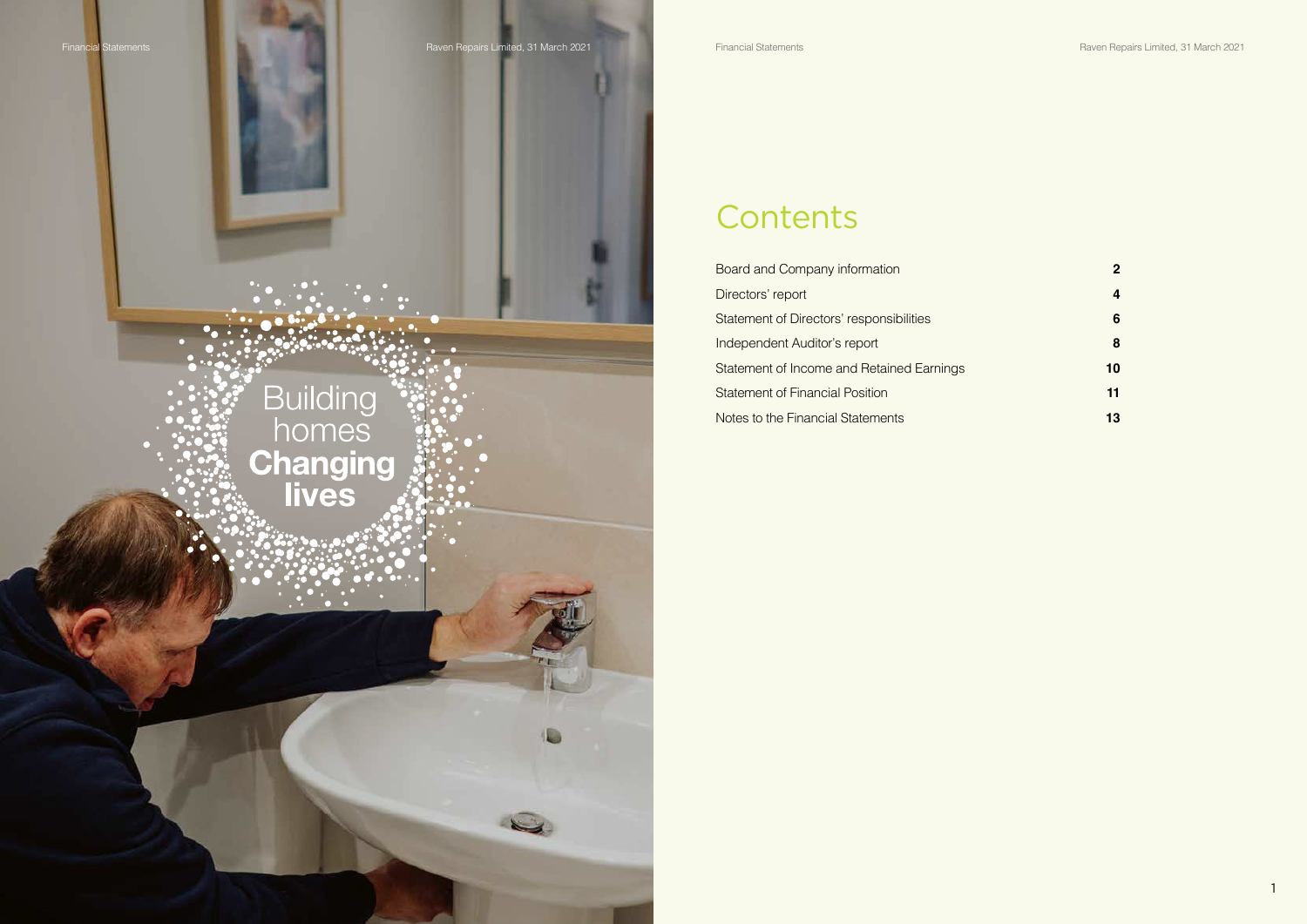# Directors' report

#### $2\overline{3}$



Ŗ.

## Board and Company information

## Board of Directors

#### Jonathan Higgs Mark Baker

## **Secretary**

Mark Baker *(resigned 17th March 2021)* Asantewaa Brenya *(appointed 17th March 2021)*

## Registered Office

29 Linkfield Lane Redhill, Surrey RH1 1SS

### Company Registration **Number**

## Auditor

BDO LLP 2 City Place Beehive Ring Road **Gatwick** West Sussex RH6 0PA

## Bankers

Barclays Bank plc Barclays Commercial Bank Level 12 1 Churchill Place London E14 5HP

### **Solicitors**

Anthony Collins 134 Edmund Street Birmingham B3 2ES

08948872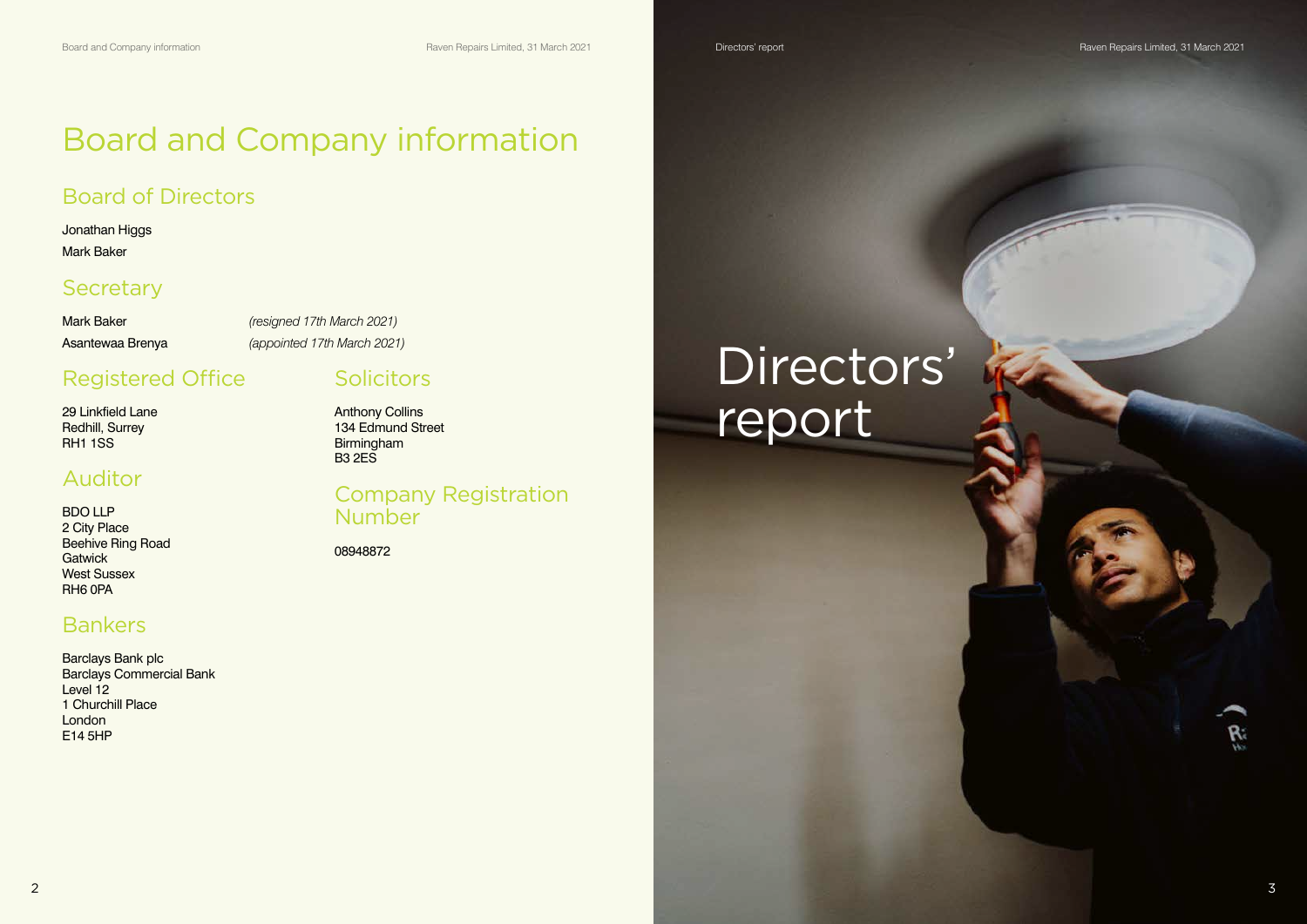Those who held office as Directors during the period are listed, within Board and Company information.

**Jonathan Higgs Director** 

In preparing this report, the Directors have taken advantage of the small companies' exemptions provided by Section 415A of the Companies Act 2006.

Signed on behalf of the Board of Directors

01/09/2021

#### Independent auditor

BDO LLP were appointed as auditors in November 2016 after undergoing a competitive tender process.

#### Disclosure of information to auditor

- so far as the Directors are aware, there is no relevant audit information of which the Company's auditor is unaware; and
- each Director has taken all the steps that he ought to have taken as a Director in order to make himself aware of any relevant audit information and to establish that the Company's auditor is aware of that information.

At the date of making this report each of the Company's Directors, as set out within Board and Company information, confirm the following:

#### Going concern

The Directors, after making appropriate enquiries, have a reasonable expectation that the Company has adequate resources to continue in operation for the foreseeable future. A letter of support has been obtained from the parent company, Raven Housing Trust Limited, confirming that financial support will be provided to the Company for a period of 12 months from the date of signing of these financial statements.

As a result of the pandemic Raven Repairs Limited have reforecast the business plans and growth assumptions. These are in line with funding available from Raven Housing Trust. Raven Repairs has successfully tendered for a number of new contracts and is actively pursuing other business streams with a reasonable prospect of new commercial contracts.

It is these opportunities, coupled with a reduction in cost forecasts and a confirmation of support from Raven Housing Trust that support Raven Repairs continuing to operate on a going concern basis.

#### **Directors**

## Directors' report

**The Directors present their report and the audited financial statements for the year ended 31 March 2021.**

#### Principal activities

Raven Repairs Limited (the Company) was incorporated on 19 March 2014 and was established to enable the Raven Group to undertake commercial repairs and maintenance services.

#### Business review

The results for 2020/21 show that turnover reduced to £63k (compared to £291k in 2019/20) due to the impact of the pandemic upon operations. Costs have been managed to minimise the impact of the reduced revenue producing a loss on ordinary activities of £95k (compared to budgeted loss of £96k for the year).

The business plan approved by the parent company Raven Housing Trust Board in May 2019 included investment in staff and resources as activity is stepped up to gain more contracts, with expected losses in the initial years of plan. The losses to date have been lower than the original business plan forecast due to efficiencies in delivery.

The Boards of Raven Repairs Limited and Raven Housing Trust continue to invest and support the Raven Repairs business model. Raven Housing Trust financially supports the growth of the company, maintaining borrowing facilities at £740k and provides an annual letter of support approved by the Raven Group Board.

In keeping with the Business Plan strategy there has been a focus on obtaining contracts from the Business to Business (B2B) market. Despite the pandemic, works have continued with further orders placed with existing and new customers including renewable energy systems and fire-safety systems and monitoring for properties impacted by cladding issues.

Overheads remain a challenge to our competitiveness when set against smaller, more agile companies. The business plan ambition is to increase scale as rapidly as possible to be able to reduce fixed overheads as a proportion of total costs of the business.

Following the rebranding to 'Raven Works', a new website was launched on 1st December 2020 along with other marketing materials to meet the new brand guidelines, refresh the approach and support the growth of the business.

#### Key risks

The Company needs to secure more work to maintain growth, turnover and profit in line with the business plan. Focussing on the B2B market relies on relationships and being able to competitively quote at the right time. Raven Repairs Limited has a place on some supplier frameworks, which provide a small income stream, but needs to now build on these by quoting for larger opportunities.

To manage the risk of poor quoting for job costs, the company has safeguards in place to ensure jobs are always profitable. Sub-contractors are utilised for jobs with a higher degree of uncertainty, to lock in profits by passing risk to the sub-contractor, instead of holding it within the Raven Group.

Further risks surround scheduling of contract labour to undertake the work when large contracts are secured. Raven Repairs Limited draws upon Raven Housing Trust Limited's vetted contractor framework, when external contractors are required.

Managing cashflow risk is taken into consideration in how payments are structured when bidding for larger opportunities. As per note 10, the Company has £410K of available undrawn facilities from the current loan facility with Raven Housing Trust.

Raven Repairs Limited continues to track risk and operates a risk register which fits with the wider risk framework, operated by Raven.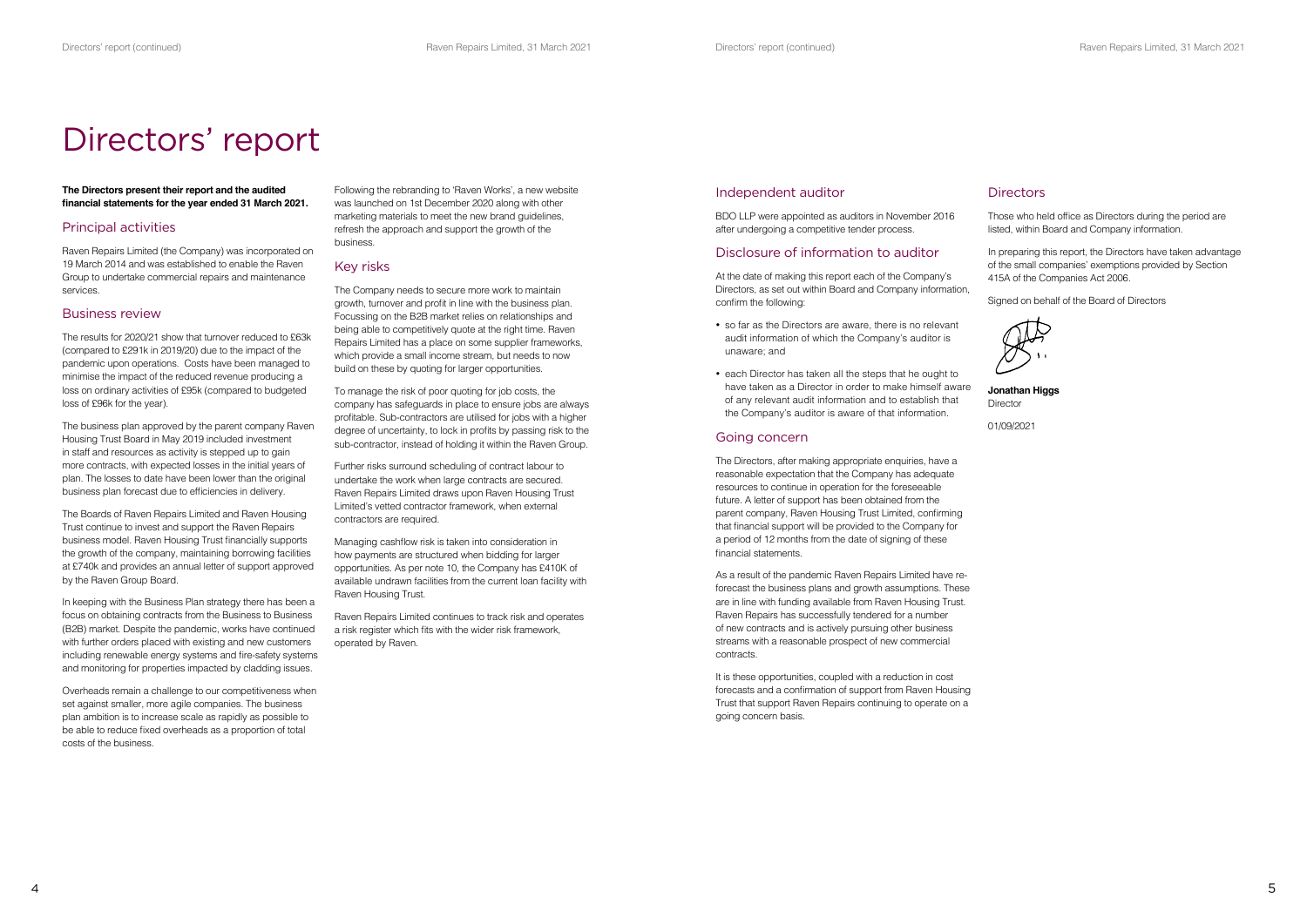# Independent Auditor's report

# Statement of Directors' responsibilities

#### **The Directors are responsible for preparing the Directors' report and the financial statements in accordance with applicable law and regulations.**

Company law requires the Directors to prepare financial statements for each financial year. Under that law the Directors have elected to prepare the financial statements in accordance with United Kingdom Generally Accepted Accounting Practice (United Kingdom Accounting Standards and applicable law). Under company law the Directors must not approve the financial statements unless they are satisfied that they give a true and fair view of the state of affairs of the Company and of the profit or loss of the Company for that period.

- In preparing these financial statements, the Directors are required to:
- select suitable accounting policies and then apply them consistently;
- make judgements and accounting estimates that are reasonable and prudent; and
- prepare the financial statements on the going concern basis unless it is inappropriate to presume that the Company will continue in business.

The Directors are responsible for keeping adequate accounting records that are sufficient to show and explain the Company's transactions and disclose with reasonable accuracy at any time the financial position of the Company and enable them to ensure that the financial statements comply with the Companies Act 2006. They are also responsible for safeguarding the assets of the Company and hence for taking reasonable steps for the prevention and detection of fraud and other irregularities.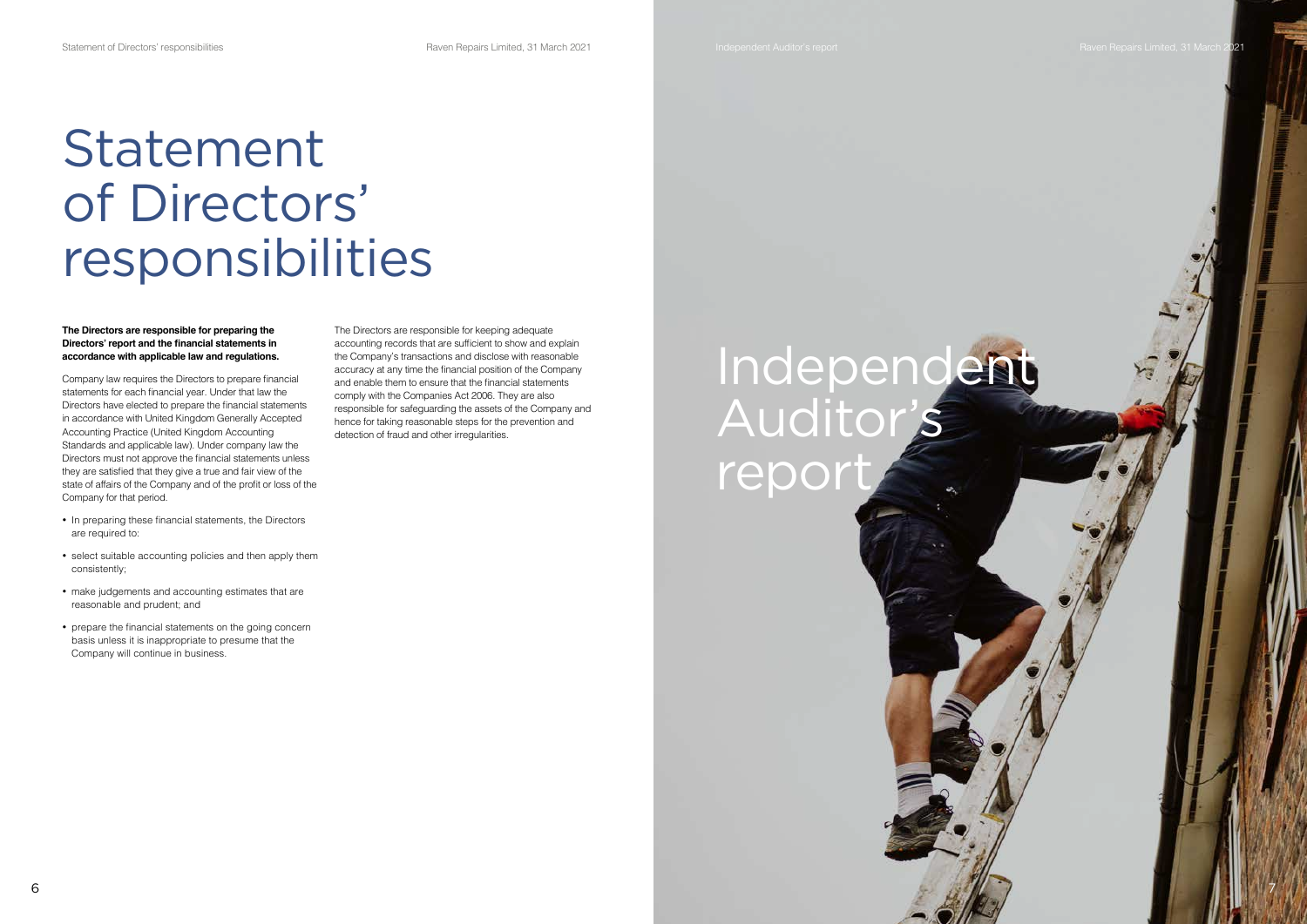#### Responsibilities of Directors

As explained more fully in the Statement of Directors' Responsibilities, the Directors are responsible for the preparation of the financial statements and for being satisfied that they give a true and fair view, and for such internal control as the Directors determine is necessary to enable the preparation of financial statements that are free from material misstatement, whether due to fraud or error.

In preparing the financial statements, the Directors are responsible for assessing the Company's ability to continue as a going concern, disclosing, as applicable, matters related to going concern and using the going concern basis of accounting unless the Directors either intend to liquidate the Company or to cease operations, or have no realistic alternative but to do so.

#### Auditor's responsibilities for the audit of the financial statements

Based on our understanding of the company and the sector in which it operates, we identified that the principal risks of non-compliance with laws and regulations related to its registration with the Regulator of Social Housing, and we considered the extent to which non-compliance might have a material effect on the financial statements or their continued operation. We also considered those laws and regulations that have a direct impact on the financial statements such as compliance with the Accounting Direction for Private Registered Providers of Social Housing and tax legislation.

Our objectives are to obtain reasonable assurance about whether the financial statements as a whole are free from material misstatement, whether due to fraud or error, and to issue an auditor's report that includes our opinion. Reasonable assurance is a high level of assurance, but is not a guarantee that an audit conducted in accordance with ISAs (UK) will always detect a material misstatement when it exists. Misstatements can arise from fraud or error and are considered material if, individually or in the aggregate, they could reasonably be expected to influence the economic decisions of users taken on the basis of these financial statements.

*Extent to which the audit was capable of detecting irregularities, including fraud*

- Challenging assumptions made by management in their significant accounting estimates in particular in relation to the net realisable value of properties developed for sale, the defined benefit pension liability and finance lease liabilities;
- Identifying and testing journal entries, in particular any journal entries posted from staff members with privilege access rights, journals posted by key management, journals posted and journals posted after the year end.
- Reading minutes of meetings of those charged with governance, reviewing internal audit reports and reviewing correspondence with HMRC and the Regulator of Social Housing.

Irregularities, including fraud, are instances of noncompliance with laws and regulations. We design procedures in line with our responsibilities, outlined above, to detect material misstatements in respect of irregularities, including fraud. The extent to which our procedures are capable of detecting irregularities, including fraud is detailed below:

We evaluated management's incentives and opportunities for fraudulent manipulation of the financial statements (including the risk of override of controls), and determined that the principal risks were related to posting inappropriate

journal entries to manipulate financial results and management bias in accounting estimates.

The audit procedures to address the risks identified included:

Our audit procedures were designed to respond to risks of material misstatement in the financial statements, recognising that the risk of not detecting a material misstatement due to fraud is higher than the risk of not detecting one resulting from error, as fraud may involve deliberate concealment by, for example, forgery, misrepresentations or through collusion. There are inherent limitations in the audit procedures performed and the further removed non-compliance with laws and regulations is from the events and transactions reflected in the financial statements, the less likely we are to become aware of it.

A further description of our responsibilities is available on the Financial Reporting Council's website at: https://www.frc.org. uk/auditorsresponsibilities. This description forms part of our auditor's report.

#### Use of our report

- the information given in the Directors' report for the financial year for which the financial statements are prepared is consistent with the financial statements; and
- the Directors' report has been prepared in accordance with applicable legal requirements.

This report is made solely to the Company's members, as a body, in accordance with Chapter 3 of Part 16 of the Companies Act 2006. Our audit work has been undertaken so that we might state to the Company's members those matters we are required to state to them in an auditor's report and for no other purpose. To the fullest extent permitted by law, we do not accept or assume responsibility to anyone other than the Company and the Company's members as a body, for our audit work, for this report, or for the opinions we have formed.

BOOLLP

**Philip Cliftlands** Senior Statutory Auditor

For and on behalf of BDO LLP, Statutory Auditor Gatwick, UK Date: 21/9/21

- adequate accounting records have not been kept, or returns adequate for our audit have not been received from branches not visited by us; or
- the financial statements are not in agreement with the accounting records and returns; or
- • certain disclosures of Directors' remuneration specified by law are not made; or
- • we have not received all the information and explanations we require for our audit; or
- the Directors were not entitled to prepare the financial statements in accordance with the small companies regime and take advantage of the small companies' exemptions in preparing the Directors' report and from the requirement to prepare a Strategic report.

*BDO LLP is a limited liability partnership registered in England and Wales (with registered number OC305127).*

#### **Independent Auditor's Report to THE MEMBERS of Raven Repairs Limited**

#### Opinion on the financial statements

In our opinion the financial statements:

- • give a true and fair view of the state of the Company's affairs as at 31 March 2021 and of its loss for the year then ended;
- have been properly prepared in accordance with United Kingdom Generally Accepted Accounting Practice; and
- have been prepared in accordance with the requirements of the Companies Act 2006.

We have audited the financial statements of Raven Repairs Limited ("the Company") for the year ended 31 March 2021 which comprise the Statement of Income and Retained Earnings, the Statement of Financial Position and notes to the financial statements, including a summary of significant accounting policies. The financial reporting framework that has been applied in their preparation is applicable law and United Kingdom Accounting Standards, including Financial Reporting Standard 102 The Financial Reporting Standard applicable in the UK and Republic of Ireland (United Kingdom Generally Accepted Accounting Practice).

#### Basis for opinion

We conducted our audit in accordance with International Standards on Auditing (UK) (ISAs (UK)) and applicable law. Our responsibilities under those standards are further described in the Auditor's responsibilities for the audit of the financial statements section of our report. We believe that the audit evidence we have obtained is sufficient and appropriate to provide a basis for our opinion.

#### *Independence*

We remain independent of the Company in accordance with the ethical requirements that are relevant to our audit of the financial statements in the UK, including the FRC's Ethical Standard, and we have fulfilled our other ethical responsibilities in accordance with these requirements.

#### Conclusions relating to going concern

In auditing the financial statements, we have concluded that the Directors' use of the going concern basis of accounting in the preparation of the financial statements is appropriate.

Based on the work we have performed, we have not identified any material uncertainties relating to events or conditions that, individually or collectively, may cast significant doubt on the Company's ability to continue as a going concern for a period of at least twelve months from when the financial statements are authorised for issue.

Our responsibilities and the responsibilities of the Directors with respect to going concern are described in the relevant sections of this report.

#### Other information

The directors are responsible for the other information. The other information comprises the information included in the report other than the financial statements and our auditor's report thereon. Our opinion on the financial statements does not cover the other information and, except to the extent otherwise explicitly stated in our report, we do not express any form of assurance conclusion thereon. Our responsibility is to read the other information and, in doing so, consider whether the other information is materially inconsistent with the financial statements or our knowledge obtained in the course of the audit, or otherwise appears to be materially misstated. If we identify such material inconsistencies or apparent material misstatements, we are required to determine whether this gives rise to a material misstatement in the financial statements themselves. If, based on the work we have performed, we conclude that there is a material misstatement of this other information, we are required to report that fact.

We have nothing to report in this regard.

#### Other Companies Act 2006 reporting

In our opinion, based on the work undertaken in the course of the audit:

In the light of the knowledge and understanding of the Company and its environment obtained in the course of the audit, we have not identified material misstatements in the Directors' report.

We have nothing to report in respect of the following matters in relation to which the Companies Act 2006 requires us to report to you if, in our opinion: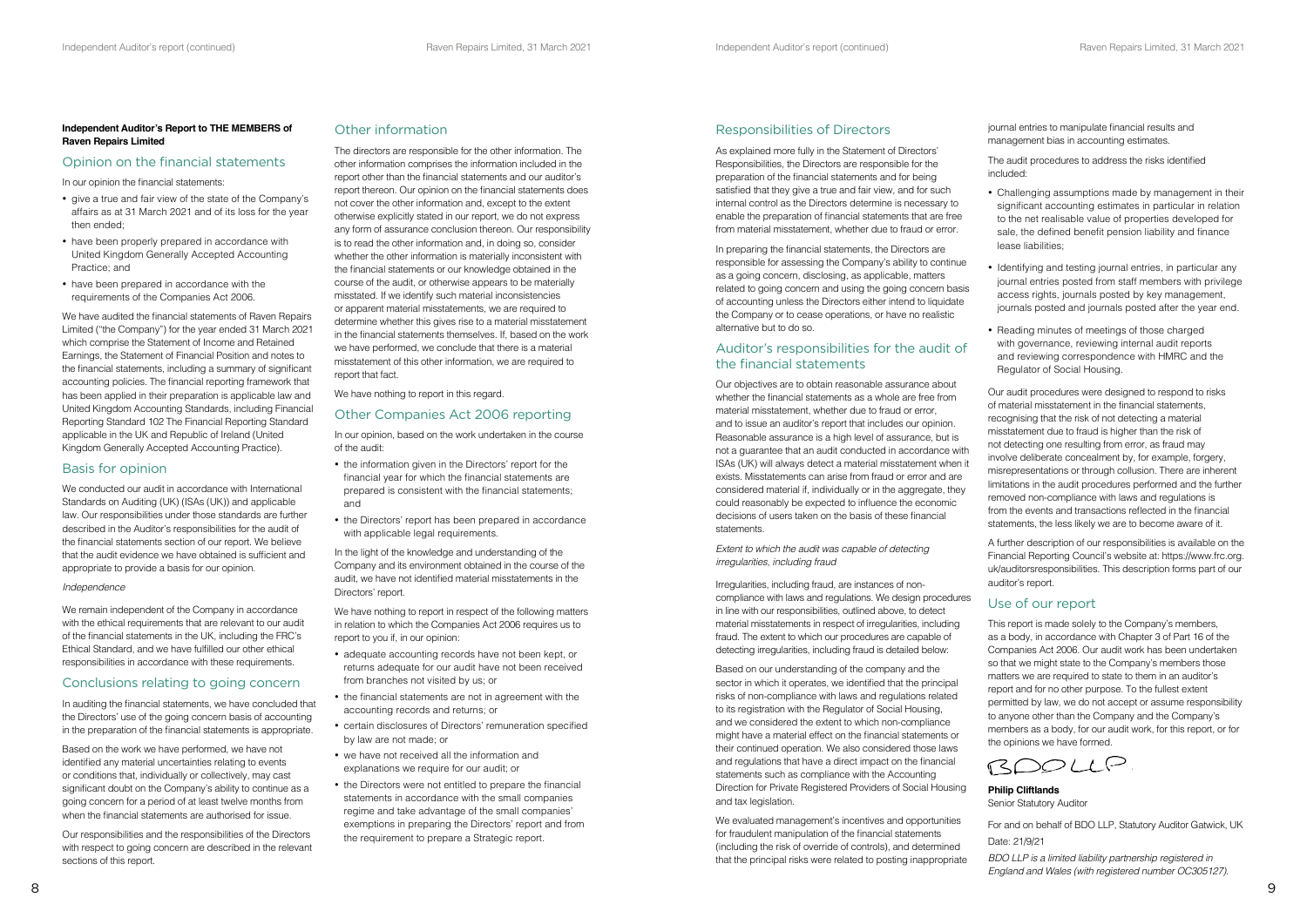### Statement of Financial Position as at 31 March 2021

| 2020       | 2021       |      |
|------------|------------|------|
| £          | £          | Note |
|            |            |      |
| 97,610     | 19,950     | 7    |
| 7,984      | 6,049      |      |
| 105,594    | 25,999     |      |
| (351, 861) | (366, 845) | 8    |
| (246, 267) | (340, 846) |      |
| (246, 267) | (340, 846) |      |
| (246, 267) | (340, 846) |      |
|            |            |      |
| 1          | 1          | 9    |
| (246, 268) | (340, 847) |      |
| (246, 267) | (340, 846) |      |
|            |            |      |

| Company registration number: 08948872          |                | 2021       | 2020       |
|------------------------------------------------|----------------|------------|------------|
|                                                | <b>Note</b>    | £          | £          |
| <b>Current assets</b>                          |                |            |            |
| <b>Debtors</b>                                 | $\overline{7}$ | 19,950     | 97,610     |
| Cash at bank and in hand                       |                | 6,049      | 7,984      |
|                                                |                | 25,999     | 105,594    |
| Creditors: amounts falling due within one year | 8              | (366, 845) | (351, 861) |
| <b>Net current liabilities</b>                 |                | (340, 846) | (246, 267) |
| <b>Total assets less current liabilities</b>   |                | (340, 846) | (246, 267) |
| <b>Total net liabilities</b>                   |                | (340, 846) | (246, 267) |
| <b>Capital and reserves</b>                    |                |            |            |
| Called up share capital                        | 9              | 1          |            |
| Retained earnings                              |                | (340, 847) | (246, 268) |
| <b>Total Capital and reserves</b>              |                | (340, 846) | (246, 267) |
|                                                |                |            |            |
|                                                |                |            |            |

The financial statements have been prepared in accordance with the provision applicable to small companies within Part 15 of the Companies Act 2006.

These financial statements were approved by the Board of Management and authorised for issue on 1 September 2021 and signed on their behalf by:

**Jonathan Higgs Mark Baker**

Vakbate

Director Director 01/09/2021 01/09/2021

The accompanying notes form part of these financial statements.

### Statement of Income and Retained Earnings for the year ended 31 March 2021

|                                                                   |             | 2021       | 2020       |
|-------------------------------------------------------------------|-------------|------------|------------|
|                                                                   | <b>Note</b> | £          | £          |
| <b>Turnover</b>                                                   |             | 62,851     | 290,983    |
| <b>Cost of Sales</b>                                              |             | (46, 452)  | (237, 998) |
| <b>Gross profit</b>                                               |             | 16,399     | 52,985     |
| Administrative expenses                                           |             | (96, 323)  | (52, 569)  |
| Operating (loss) / profit                                         |             | (79, 924)  | 416        |
| Interest payable and similar charges                              | 6           | (14, 655)  | (12, 336)  |
| Loss on ordinary activities before taxation                       | 4           | (94, 579)  | (11, 920)  |
| Taxation                                                          | 5           |            |            |
| Loss and total comprehensive expenditure for the financial period |             | (94, 579)  | (11, 920)  |
| Retained loss at the beginning of the period                      |             | (246, 268) | (234, 348) |
| Loss for the period                                               |             | (94, 579)  | (11,920)   |
| Retained loss at the end of the period attributable to the owners |             | (340, 847) | (246, 268) |

All amounts relate to continuing activities.

The accompanying notes form part of these financial statements.

**Contract Contract**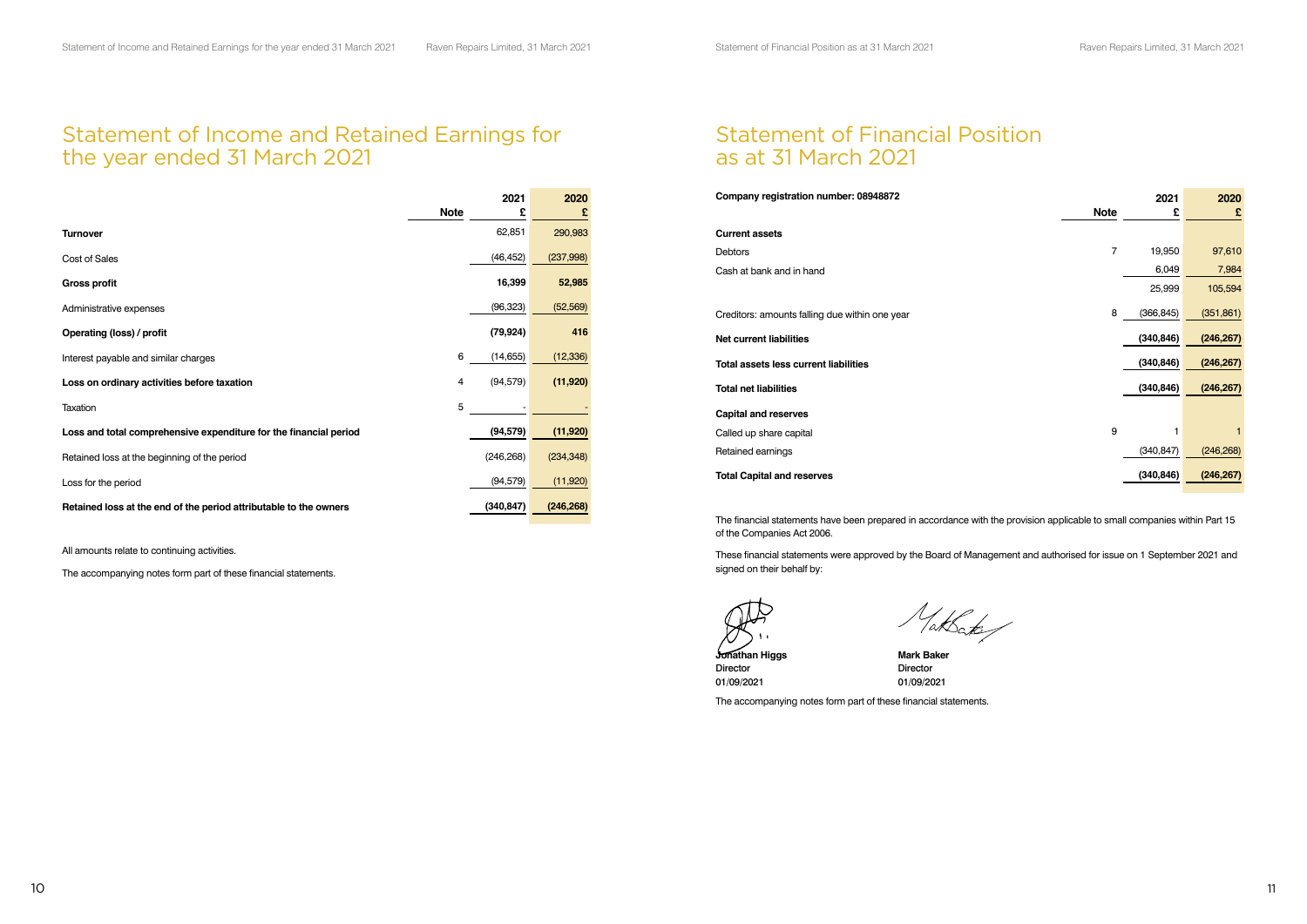# Notes to the Financial Statements for the year ended 31 March 2021

#### 1. Legal status

Raven Repairs Limited is a private limited company incorporated in England and Wales. The address of the registered office is 29 Linkfield Lane, Redhill, Surrey RH1 1SS.

Information regarding the principal activities of the Company is included in the Directors' report.

#### 2. Accounting policies

#### **2.1 Basis of preparation**

- the exemption from preparing a statement of cash flows;
- the exemption from disclosing key management personnel compensation; and
- the exemption from certain financial instruments disclosures, as equivalent disclosures have been included in the consolidated financial statements of Raven Housing Trust Limited.

These financial statements have been prepared in accordance with FRS 102, the Financial Reporting Standard applicable in the United Kingdom and the Republic of Ireland, and the Companies Act 2006. All amounts are presented in pound sterling.

The financial statements have been prepared under the historic cost convention in accordance with the Company's accounting policies.

The Company has taken advantage of the following exemptions available under FRS102:

#### **2.2 Going concern**

The Directors, after making appropriate enquiries, have a reasonable expectation that the Company has adequate resources to continue in operation for the foreseeable future. A letter of support has been obtained from the parent company, Raven Housing Trust Limited, confirming that financial support will be provided to the Company for a period of 12 months from the date of signing of these financial statements.

As a result of the pandemic Raven Repairs Limited have re-forecast the business plans and growth assumptions. These are in line with funding available from Raven Housing Trust. Raven Repairs Limited has successfully tendered for a number of new contracts and is actively pursuing other business streams with a reasonable prospect of new commercial contracts.

It is these opportunities, coupled with a reduction in cost forecasts and a confirmation of support from Raven Housing Trust that support Raven Repairs continuing to operate on a going concern basis.

#### **2.3 Revenue**

All revenue is derived from the provision of repair and maintenance services in the United Kingdom. Revenue is measured at the fair value of consideration received or receivable and represents the amounts receivable net of discounts and VAT.

An assessment of the works carried out on projects that span the year end is undertaken at the end of each financial period to determine the value of work in progress and corresponding income to be recognised.

#### **2.4 Taxation**

The tax expense represents the sum of the tax currently payable. The current tax charge is based on the taxable profit for the period. Taxable profit differs from net profit as reported in the profit and loss account because it excludes items of income or expense that are taxable or deductible in other years and it further excludes items that are never taxable or deductible. The Company's liability for current tax is calculated using tax rates that have been enacted or substantively enacted by the balance sheet date.

Deferred tax is recognised in respect of all timing differences between taxable profits and total comprehensive income that have originated but not reversed at the balance sheet date where transactions or events that result in an obligation to pay more tax in the future or a right to pay less tax in the future have occurred at the balance sheet date.

Deferred tax assets are recognised only to the extent that it is probable that future taxable profit will be available against which the temporary differences can be utilised.

Deferred tax is calculated at the tax rates that are expected to apply in the period when the liability is settled or the asset realised. Deferred tax is charged or credited to profit or loss, except when it relates to items charged or credited directly to other comprehensive income, in which case the deferred tax is also dealt with in other comprehensive income.

Deferred tax assets and liabilities are offset when there is a legally enforceable right to set off current tax assets against current tax liabilities and when they relate to income taxes levied by the same taxation authority and the Company intends to settle on a net basis.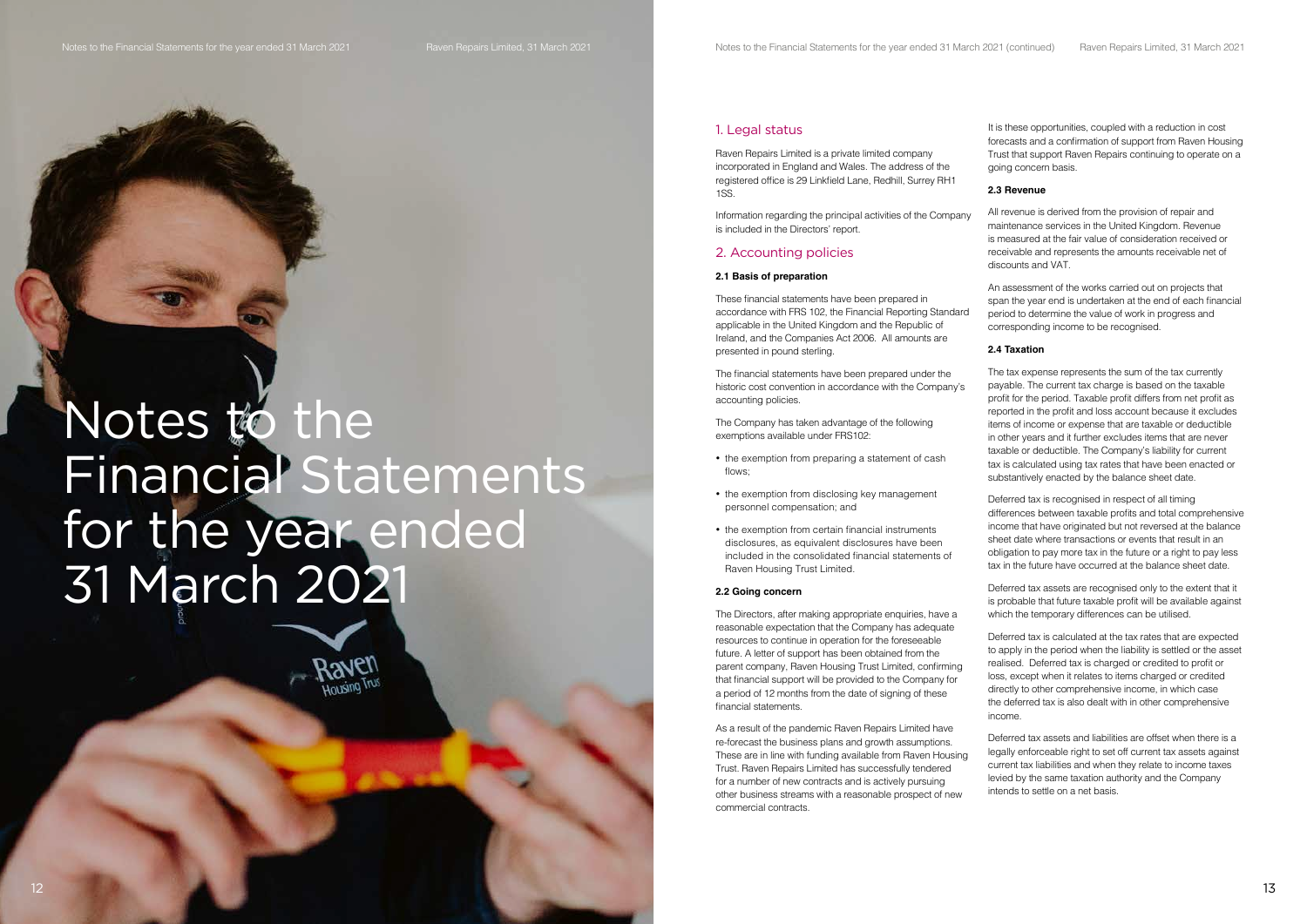#### 4. Loss on ordinary activities before taxation

Loss on ordinary activities before taxation is stated after charging:

Auditor's remuneration (excluding VAT)

| 2020<br>£ | 2021<br>£ |
|-----------|-----------|
| 4,200     | 4,660     |
| 4,200     | 4,660     |

#### 5. Taxation

| 2021 | 2020 |
|------|------|
| £    | £    |
|      |      |
|      |      |
|      |      |
|      |      |
|      |      |

#### **Current tax**

In respect of current period Total tax charge for the period

The tax assessed for the period is the same as the standard rate of corporation tax of 19% in the UK (2020: 19%). The differences are explained below:

|                                                     | 2021<br>£ | 2020<br>£ |
|-----------------------------------------------------|-----------|-----------|
| Loss on ordinary activities before tax              | (94, 579) | (11,920)  |
| Group relief                                        | 94,579    |           |
|                                                     |           | (11,920)  |
| Tax on loss at the standard rate of corporation tax |           | (2,265)   |
| Effects of:                                         |           |           |
| Surrender as group relief                           | (17, 970) |           |
| Tax losses not relieved                             | 17,970    | 2,265     |
| Total tax charge for the period                     |           |           |

**Effects of:**

Subject to the UK tax authority's agreement, the Company has tax losses of approximately £207k (2020: £224k) available for carry forward and offset against future non-trading profits. The Company has a potential deferred tax asset of £39k (2020: £43k) which has not been recognised in the financial statements as there is uncertainty whether the Company will have taxable profits in the near future.

#### **2.5 Cash and cash equivalents**

Cash and cash equivalents consist of cash at bank, in hand, deposits, bank overdrafts and short term investments with an original maturity of three months or less.

#### **2.6 Financial instruments**

The Company accounts for financial instruments as basic, in accordance with the recognition criteria in Section 11 of FRS 102.

Basic financial assets, including trade and other debtors, cash and bank balances, are initially recognised at transaction price, unless the arrangement constitutes a financing transaction. In this case, the transaction is measured at the present value of the future receipts discounted at a market rate of interest for a similar instrument. Basic financial instruments are subsequently measured at amortised cost using the effective interest method.

Basic financial liabilities, including trade and other creditors, bank loans and loans from fellow group companies, are initially recognised at transaction price, unless the arrangement constitutes a financing transaction. In this case, the debt instrument is measured at the present value of the future receipts discounted at a market rate of interest for a similar debt instrument. Basic financial liabilities are subsequently measured at amortised cost, using the effective interest rate method.

Financial assets and liabilities that are classified as payable or receivable within one year on initial recognition are measured at the undiscounted amounts of the cash or other consideration expected to be paid or received, net of impairment.

#### **2.7 Key sources of estimation uncertainty**

The preparation of financial statements in conformity with generally accepted accounting practice requires management to make estimates and judgements that affect the reported amounts of assets and liabilities, as well as the disclosure of contingent assets and liabilities at the balance sheet date and the reported amounts of revenues and expenses during the reporting period.

Bad debt provision

The provision for bad debt represents a provision for debt, which is deemed unlikely to be recovered, after an assessment of all of the invoices due at the year end.

#### 3. Directors' emoluments

In the year ended 31 March 2021, the total emoluments paid to the Directors of the Company were £0 (2020:£0). The total expenses were £0 (2020: £0).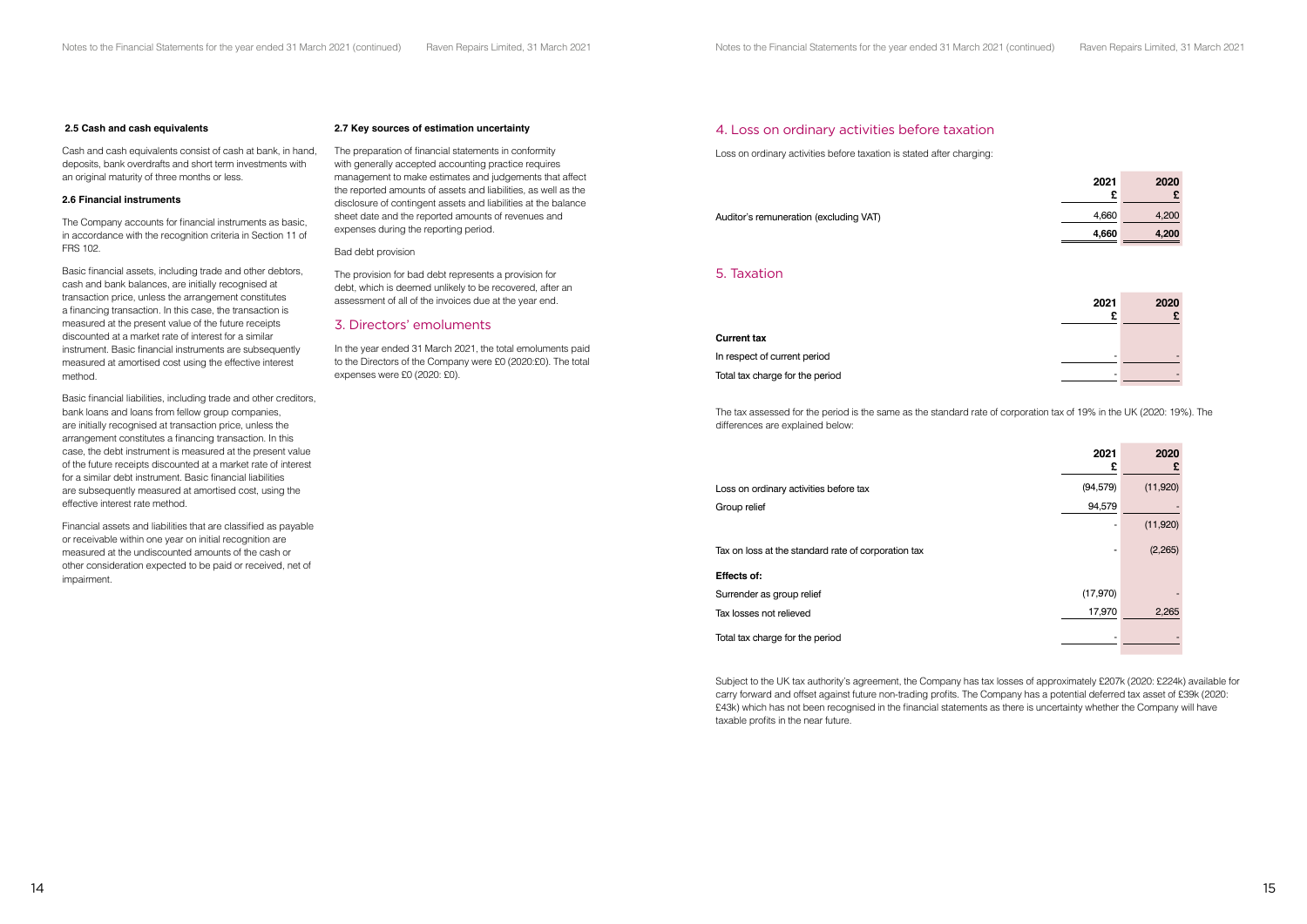#### 9. Called up share capital



|                                                                                                         | £ |  |
|---------------------------------------------------------------------------------------------------------|---|--|
| <b>Authorised</b>                                                                                       |   |  |
| 1 ordinary share of £1 each                                                                             |   |  |
| Called up, allotted and fully paid                                                                      |   |  |
|                                                                                                         |   |  |
| 1 ordinary share of £1 each                                                                             |   |  |
|                                                                                                         |   |  |
| 10. Reserves                                                                                            |   |  |
| Retained earnings relates to the cumulative retained earnings less amounts distributed to shareholders. |   |  |
| 11. Ultimate parent company                                                                             |   |  |

Raven Repairs Limited is a wholly owned subsidiary of Raven Housing Trust Limited, which is the ultimate parent and ultimate controlling entity. Raven Housing Trust is incorporated in the United Kingdom under the Co-Operative and Community Benefit Societies Act 2014. The financial statements of the ultimate parent are available from 29 Linkfield Lane, Redhill, Surrey RH1 1SS.

#### 6. Interest payable

|                                  | 2021<br>c | 2020<br>⊷ |
|----------------------------------|-----------|-----------|
| On loans from group undertakings | 14,655    | 12,336    |
|                                  | 14,655    | 12,336    |

#### 7. Debtors

|                | 2021<br>£ | 2020<br>£ |
|----------------|-----------|-----------|
| Accrued income | 12,800    | 11,389    |
| Trade debtors  | 7,150     | 85,782    |
| Other debtors  | ٠         | 439       |
|                | 19,950    | 97,610    |

#### 8. Creditors: amounts falling due within one year

|                                       | 2021<br>£ | 2020<br>£                |
|---------------------------------------|-----------|--------------------------|
| Other taxes and social security costs | 4,465     | 11,839                   |
| Accruals and deferred income          | 31,539    | 39,518                   |
| Trade creditors                       | 841       | 504                      |
| Amounts due to group undertakings     |           | $\overline{\phantom{a}}$ |
| Loan from parent company              | 330,000   | 300,000                  |
|                                       | 366,845   | 351,861                  |

Raven Repairs Limited had an agreed borrowing facility of £290k with its parent company. The facility has been extended on the 10 December 2019 to a value of £740k for a term of 12 years from the original date of the facility. As at 31 March 2021 the Company had drawn £330k from this facility (2020: £300k) which is secured by a floating charge on assets. The fixed interest rate is 4.75%.